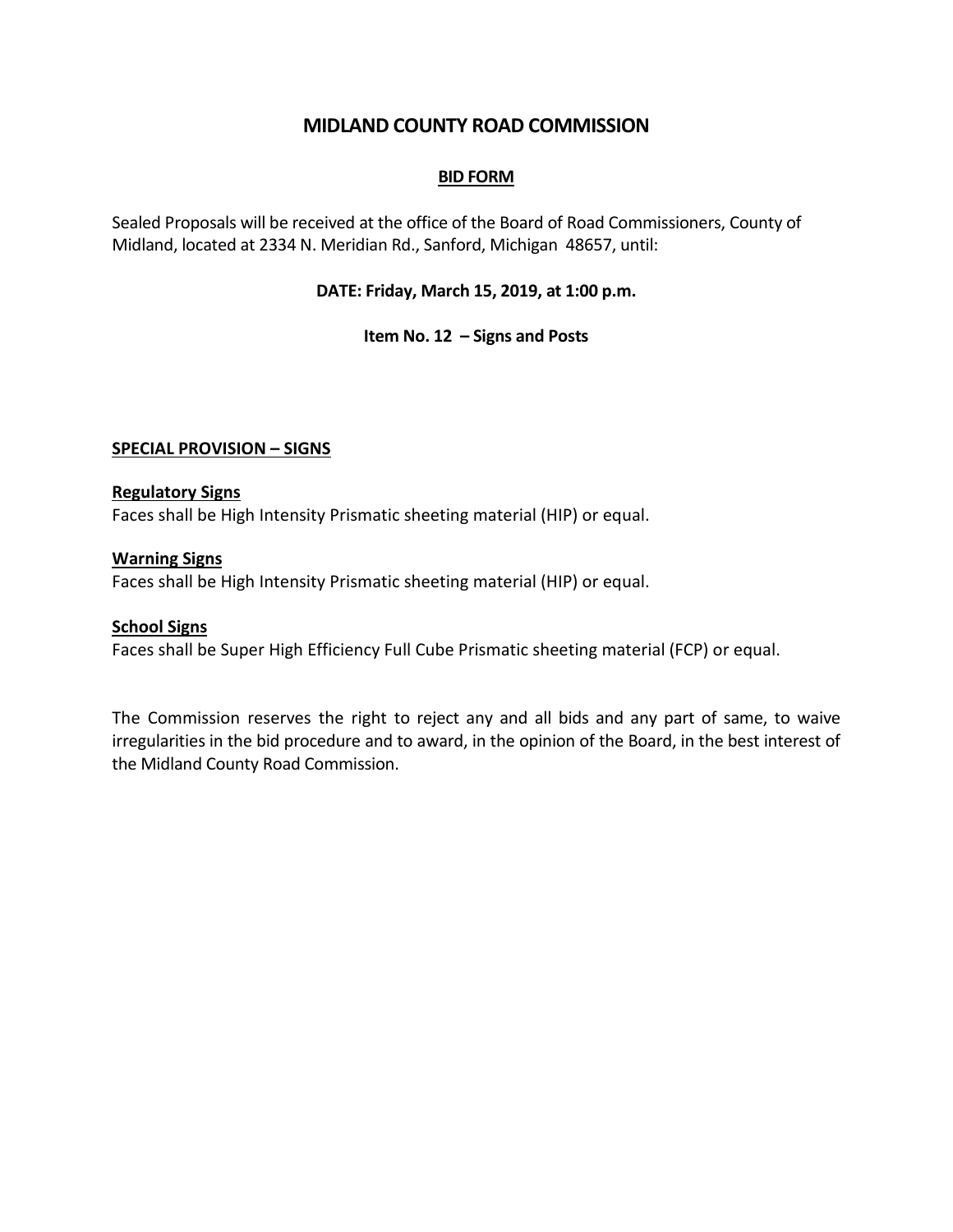| <b>Sign Type</b> | <u>Size</u>        | Price Per Each | Sign Type               | <b>Size</b>        | Price Per Each |
|------------------|--------------------|----------------|-------------------------|--------------------|----------------|
| $W1-2L$          | 30"X30"            |                | $W7-1$                  | 36"X36"            |                |
| $W1-2L$          | 36"X36"            |                | $W8-1$                  | 30"X30"            |                |
| $W1-2R$          | 30"X30"            |                | $W8-1$                  | 36"X36"            |                |
| $W1-2R$          | 36"X36"            |                | $W8-2$                  | 30"X30"            |                |
| $W1-3L$          | 30"X30"            |                | $W8-2$                  | 36"X36"            |                |
| $W1-3L$          | 36"X36"            |                | W8-3                    | 30"X30"            |                |
| $W1-3R$          | 30"X30"            |                | W8-3                    | 36"X36"            |                |
| $W1-3R$          | 36"X36"            |                | W8-4                    | 30"X30"            |                |
| $W1-5L$          | 30"X30"            |                | W8-4                    | 36"X36"            |                |
| $W1-5L$          | 36"X36"            |                | W8-5                    | 30"X30"            |                |
| <b>W1-5R</b>     | 30"X30"            |                | W8-5                    | 36"X36"            |                |
| $W1-5R$          | 36"X36"            |                | W8-6                    | 30"X30"            |                |
| $W1-6$           | 48"X24"            |                | W8-6                    | 36"X36"            |                |
| $W1-6$           | 60"X30"            |                | W8-7                    | 30"X30"            |                |
| $W1-6$           | 96"X48"            |                | W-87                    | 36"X36"            |                |
| $W1-7$           | 48"X24"            |                | W8-8                    | 30"X30"            |                |
| $W1-7$           | 60"X30"            |                | W8-8                    | 36"X36"            |                |
| $W1-7$           | 96"X48"            |                | W8-9                    | 30"X30"            |                |
| $W1-8$           | 12"X18"            |                | W8-9                    | 36"X36"            |                |
| $W1-8$           | 18"X24"            |                | W8-13                   | 30"X30"            |                |
| $W1-8$           | 24"X30"            |                | W8-13                   | 36"X36"            |                |
| W1-10R           | 30"X30"            |                | W8-17                   | 30"X30"            |                |
| W1-10R           | 36"X36"            |                | W8-17                   | 36"X36"            |                |
| W1-10L           | 30"X30"            |                | W9-1L                   | 30"X30"            |                |
| W1-10L           | 36"X36"            |                | W9-1L                   | 36"X36"            |                |
| $W3-1$           | 30"X30"            |                | W9-1R                   | 30"X30"            |                |
| $W3-1$           | 36"X36"            |                | <b>W9-1R</b>            | 36"X36"            |                |
| $W3-1A$          | 30"X30"            |                | W9-2L                   | 30"X30"            |                |
| $W3-1A$          | 36"X36"            |                | W9-2L                   | 36"X36"            |                |
| <b>W3-1P</b>     |                    |                |                         |                    |                |
| <b>W3-1P</b>     | 24"X18"<br>30"X24" |                | W9-2R                   | 30"X30"<br>36"X36" |                |
| $W3-2$           | 30"X30"            |                | <b>W9-2R</b><br>$W11-2$ | 30"X30"            |                |
|                  |                    |                |                         |                    |                |
| $W3-2$           | 36"X36"            |                | $W11-2$                 | 36"X36"            |                |
| $W3-2A$          | 30"X30"            |                | W11-2P                  | 24"X18"            |                |
| $W3-2A$          | 36"X36"            |                | W11-2P                  | 30"X24"            |                |
| <b>W3-2P</b>     | 24"X18"            |                | $W11-3$                 | 30"X30"            |                |
| <b>W3-2P</b>     | 30"X24"            |                | $W11-3$                 | 36"X36"            |                |
| $W3-3$           | 30"X30"            |                | $W13-1$                 | 18"x18"            |                |
| $W3-3$           | 36"X36"            |                | $W13-1$                 | 24"X24"            |                |
| <b>W3-3A</b>     | 30"X30"            |                | $W14-1$                 | 30"X30"            |                |
| <b>W3-3A</b>     | 36"X36"            |                | $W14-1$                 | 36"X36"            |                |
| $W3-5$           | 30"X30"            |                | $W14-2$                 | 30"X30"            |                |
| $W3-5$           | 36"X36"            |                | 1W14-2                  | 36"X36"            |                |
| $W4-2L$          | 30"X30"            |                | $W14-3$                 | 36"X48"X48"        |                |
| $W4-2L$          | 36"X36"            |                | <b>W8-6A</b>            | 30"X30"            |                |
| <b>W4-2R</b>     | 30"X30"            |                | <b>W8-6A</b>            | 36"X36"            |                |
| <b>W4-2R</b>     | 36"X36"            |                | OM3-L                   | 18"X24"            |                |
| $W5-3$           | 30"X30"            |                | OM3-R                   | 18"X24"            |                |
| $W5-3$           | 36"X36"            |                | OM3-C                   | 18"X24"            |                |
| $W7-1$           | 30"X30"            |                |                         |                    |                |

**WARNING SIGNS**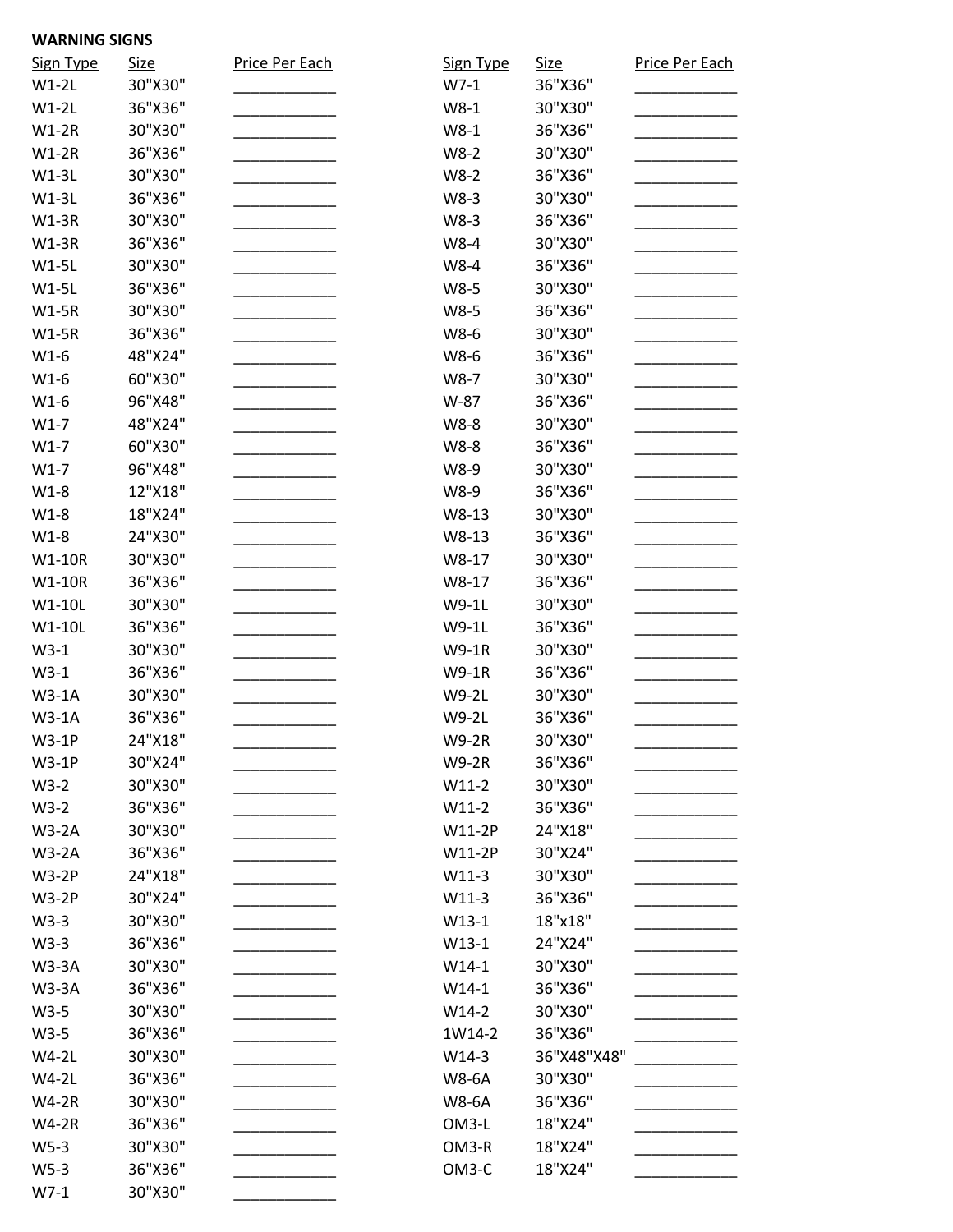## **REGULATORY SIGNS**

| <b>Sign Type</b>    | Size    | Price Per Each |
|---------------------|---------|----------------|
| R1-1                | 30"X30" |                |
| R1-1                | 36"X36" |                |
| $R1-2$              | 36"X36" |                |
| R4-1                | 24"X30" |                |
| R4-2                | 24"X30" |                |
| $R5-1$              | 24"X24" |                |
| R5-1                | 30"X30" |                |
| <b>R5-1A</b>        | 30"X18" |                |
| <b>R5-1A</b>        | 36"X24" |                |
| R6-1R               | 36"X12" |                |
| R6-1L               | 36"X12" |                |
| R <sub>11</sub> -12 | 48"X30" |                |
| R <sub>12</sub> -5  | 24"X36" |                |
| R <sub>14</sub> -1  | 24"X18" |                |
| R <sub>14</sub> -4  | 60"X30" |                |
| R7-9                | 12"X18" |                |

## **SCHOOL ZONE SIGNS**

| <b>Sign Type</b> | Size    | Price Per Each |
|------------------|---------|----------------|
| S-1              | 30"X30" |                |
| $S-1$            | 36"X36" |                |
| $S_{2-1}$        | 30"X30" |                |
| $S_{2-1}$        | 36"X36" |                |
| $S3-1$           | 30"X30" |                |
| $S3-1$           | 36"X36" |                |
| $S3-2$           | 30"X30" |                |
| $S3-2$           | 36"X36" |                |
| $S3-3$           | 30"X30" |                |
| $S3-3$           | 36"X36" |                |
| $S3-4$           | 30"X30" |                |
| $S3-4$           | 36"X36" |                |
| $S4-1$           | 24"X10" |                |
| $S4-3$           | 24"X8"  |                |
| S4-4             | 24"X10" |                |
| S4-5             | 36"X36" |                |
| S4-5             | 48"X48" |                |